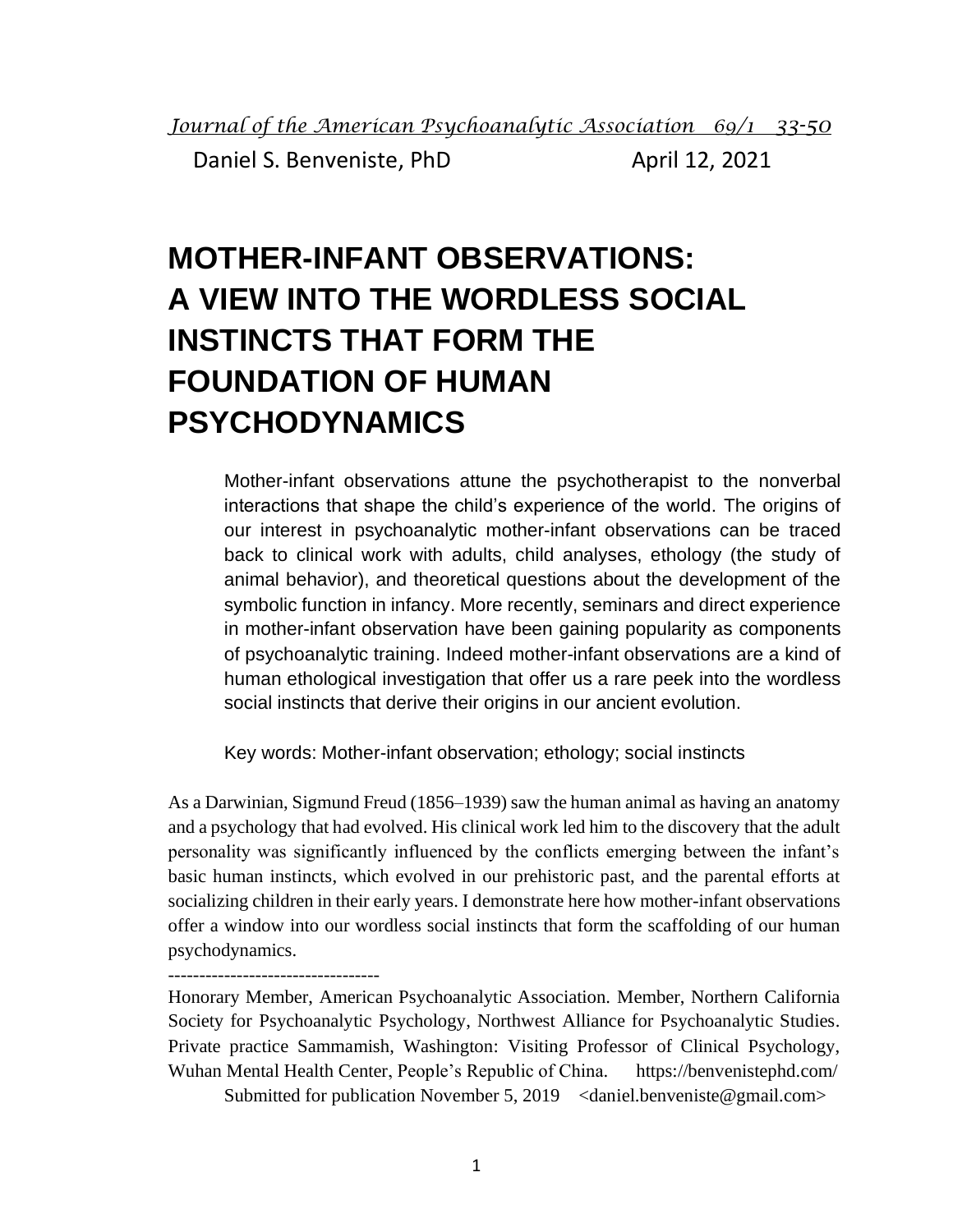By artificially separating the wordless social instincts from all the language involved in mother-infant communication, I am not denying the flood of language that inundates the infant at birth with a name, an elaborately worded cultural surround, and a speaking mother, but rather emphasizing the mammalian instincts that form the scaffolding of mother-infant interaction along with their bodies. Freud certainly recognized the importance of the body and the instincts and their roles in psychic development but the conflicts between the instincts and society's demands led Freud to emphasize the Oedipus complex, the role of the father, and language in the development of the child. Other psychoanalytic traditions, such as the French school, have also emphasized the importance of language.

The innate social instincts of eye-to-eye greetings, nursing, and cuddling are often accompanied by a mother's playfully lilting conversation and her baby's reciprocal babbling and cooing, but the underlying social instincts and the mother's and baby's bodies are the wordless innate facts of life.

After the development of Freud's clinical technique and his reconstruction of early infantile sexuality based on the analyses of adults, Hermine von Hug-Hellmuth (1871– 1924) extended Freud's clinical insights to children by observing them, playing with them, and discussing with them their deepest, most personal concerns. She was the first child psychoanalyst and wrote the first full-length book on the subject in 1913 (Aus Dem Seelenleben des Kindes. Eine Psychoanalytische Studie - *A Study of the Mental Life of the Child*). Anna Freud (1895–1982) and Melanie Klein (1882–1960) came shortly thereafter and, working with different types of children, they arrived at different ideas about child analytic theory and technique. Anna Freud working primarily with neurotic children and Melanie Klein with more disturbed children, disagreed on the technique of child analysis, the nature of transference in child analysis, the timeline of psychosexual development, and more.

One of their central differences involved the Kleinian concept of "unconscious phantasy," which Klein and her colleagues could intuit, interpret, and conclude from the observable behavior of a nonverbal child even in the first weeks or months of infancy. The Anna Freudians could not go along with this proposition. They asserted that the brain and the symbolic function of an infant are not sufficiently developed for maintaining a fantasy (conscious or unconscious), so it would be an error to conclude that a fantasy exists when fantasy cannot be represented by the infant but only intuited by the analyst. The inability to speak, draw representationally, or play symbolically reveal the under-developed nature of the symbolic function in the young infant. This is not to say that there are no instincts, defensive behaviors, mental representations, fantasies, or unconscious phantasies, just that they are not worded, they are not verbally described to others, they are not symbolized within a shared lexical system. They may manifest as nonverbal behavior or somatic reactions. Kleinian interpretations of nonverbal behavior of very young infants are often compelling, and whether there is conscious fantasy or unconscious "phantasy" at the time,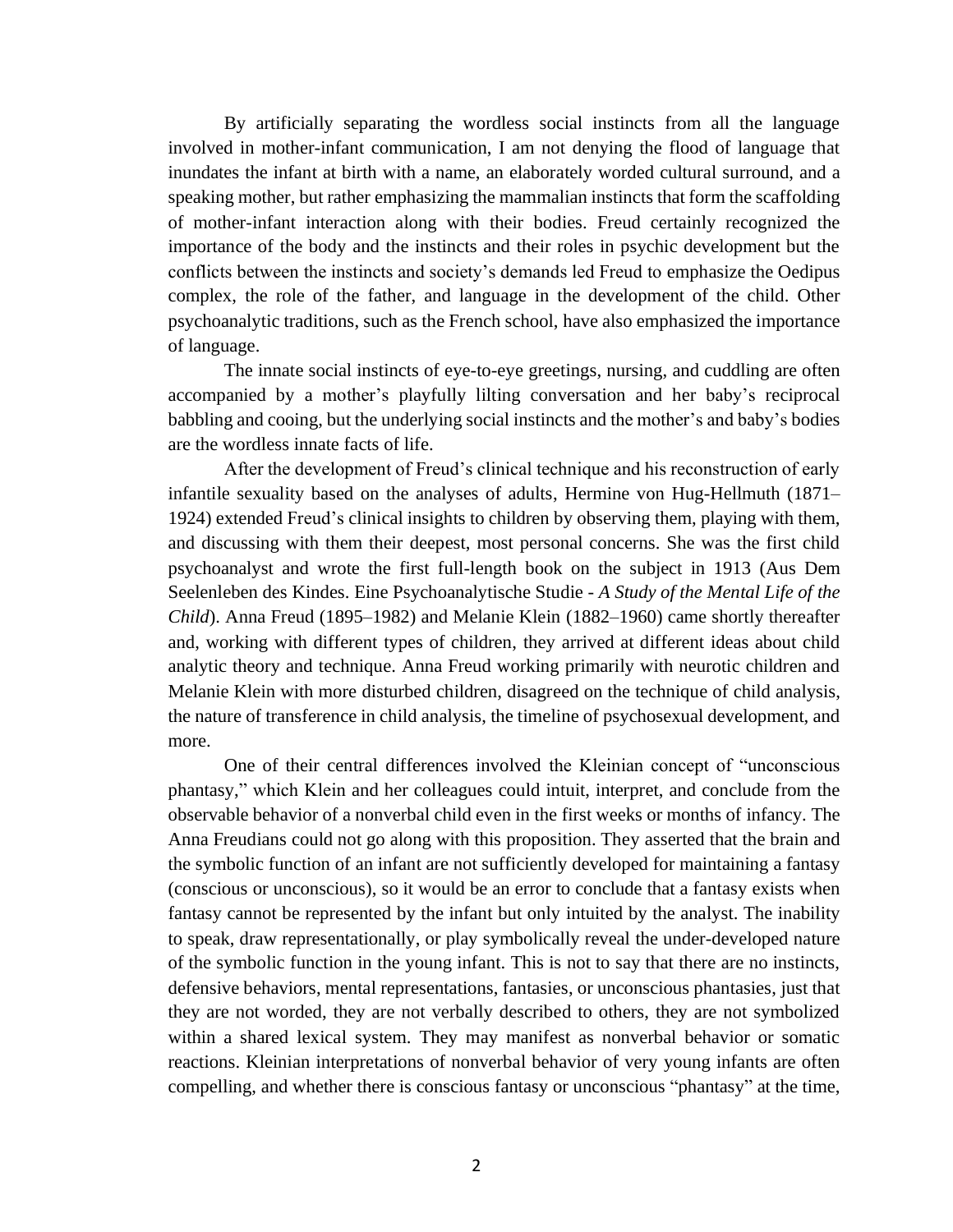there clearly is a behavior that could be symbolized by the parents and later symbolized by the child. One could even consider the distinct possibility that loving experiences, as well as traumatic ones, registered before the development of language, could be symbolized and described in words retroactively as memories. The symbolized memory of early infancy may not always be historically correct, and other factors might reshape the early infantile experience, to either set it in unobtrusive low relief or traumatic high relief, but the instinctual, somatic, and sensorial experience of pleasures and pains are sure to leave their marks on one's psychic experience.

In 1942 some efforts were made to resolve the "scientific differences" between the Kleinians and the Anna Freudians, which by that time had become political differences in the British Psychoanalytical Society. The society called these efforts "controversial discussions." One of the central issues involved was the psychoanalytic status of unconscious phantasy. A review of the history of these discussions reveals a lot of bad behavior on all sides and an overwhelmingly political agenda that masqueraded as scientific debate while rocket bombs were literally falling on London. Ultimately the controversial discussions broke down with no scientific conclusion but a political one regarding training rights at the British Psycho-Analytic Institute (King & Steiner, 1991).

The debate was just a mess in the midst of war. Nonetheless, I maintain that an interest in resolving the questions about unconscious phantasy and the timeline of psychosexual development persisted and found expression in a great community-wide interest in infant observation. It was not just Anna Freud and Melanie Klein who were doing these observations; it was also D. W. Winnicott, Willi Hoffer, John Bowlby, Michael Fordham, their colleagues, and many more.

Predating the controversial discussions was Anna Freud and Dorothy Burlingham's 1937 Edith Jackson Project, a psychoanalytic day-care center for children of poor workingclass mothers. At the day-care center, one- and two-year-olds were fed, bathed, clothed, medically examined, and psychoanalytically observed. Anna Freud was interested in instinctual renunciation––the way children renounce immediate instinctual gratification of the pleasure principle and orient to the reality principle (Burlingham, 1989, pp. 228–229; Molnar, 1992, p. 216). In early February 1937, Anna Freud wrote to Ernest Jones: "[Paul] Federn told me that Frau Klein will come to Vienna in the spring. I hope she will be interested in the new Kinderheim [the Edith Jackson Project]. In any case I would be happy to show it to her" (Steiner, 2000, p. 83).

In 1938 the Nazis marched into Vienna and Sigmund Freud went into exile in London. Melanie Klein had been established in London since 1926. Freud died in September 1939 and the Second World War began that same month. Soon, London became a target of Nazi Germany's rocket bombs, and among the casualties were children orphaned by parents who had been injured or killed in the bombings or parents caught up in the war effort. Anna Freud and Dorothy Burlingham (1891–1979) swung into action and set up three homes that offered shelter and stability for 191 children throughout the war. They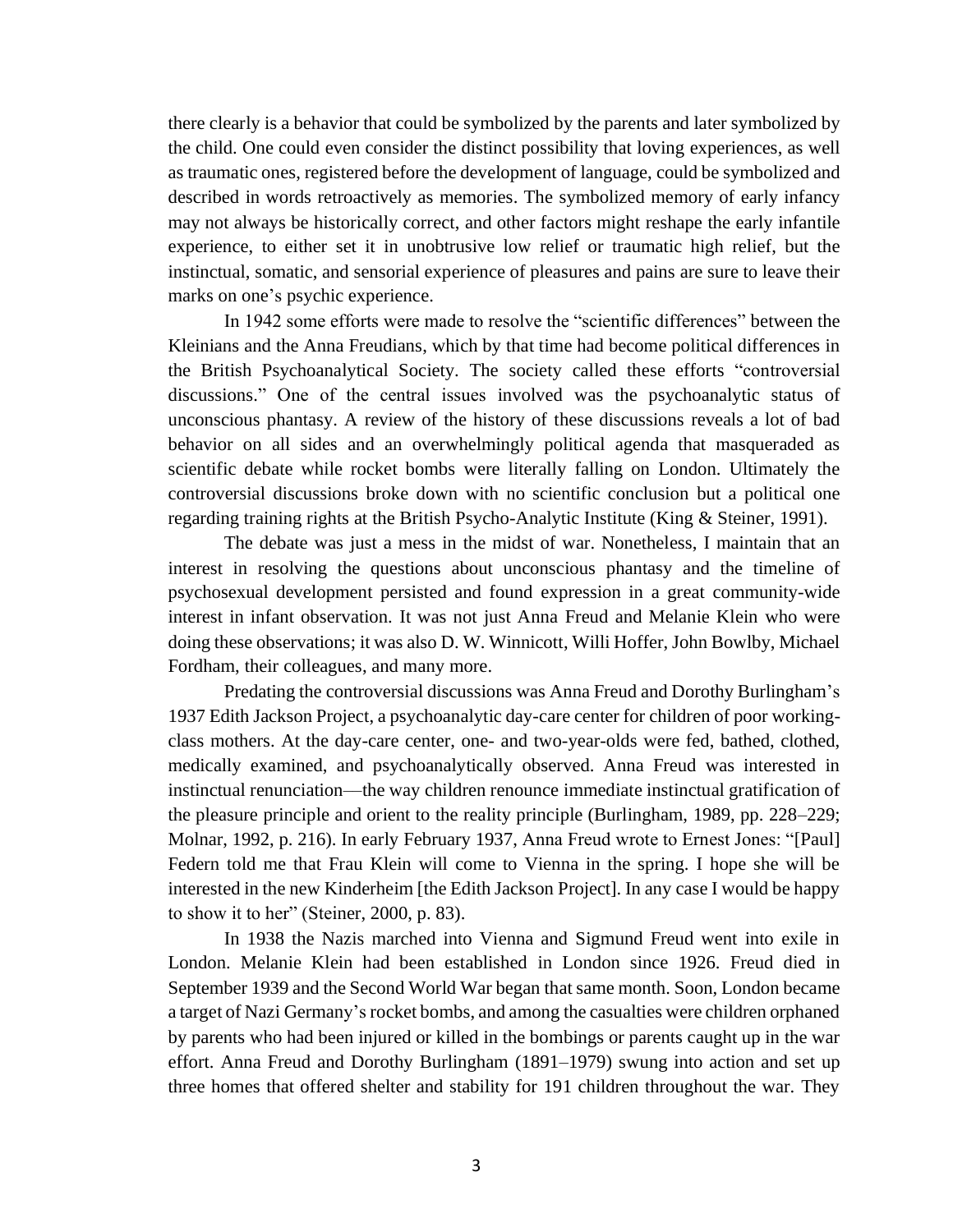suffered 593 air raids, including one that left an unexploded 1,000-pound bomb in a nextdoor neighbor's garden. The nurseries offered a homelike atmosphere, medical treatment, Montessori education, intensive liaison work between the children and their families, and a bomb shelter in which to sleep.

In addition to the basic care and education they provided, Anna Freud and her colleagues observed the children psychoanalytically in order to explore psychological and interpersonal dynamics related to jealousy, attachment, separation, feeding and eating problems, favorite objects, aggression, toileting behavior, sleep disturbances, regression, masturbation, identification, greed, fears, exhibitionism, fantasy, and death. A recurring theme in their investigations was the importance of the mother-child bond and the vicissitudes that bond suffers under wartime conditions (A. Freud, 1973, vol. 3, pp. 4–5, 55, 313, 353–354, 535–536).

John Bowlby (1907–1990), another Darwinian, was medically trained and deeply interested in ethology, the study of animal behavior. His special areas of interest pertained to human mother-infant attachment and loss, maternal deprivation, child development, attachment theory, and ethological and evolutionary concepts. While in medical school he began psychoanalytic training and qualified as a psychoanalyst in 1936. During the Second World War he worked in a child psychiatric unit, was a lieutenant colonel in the Royal Medical Corps, and came into contact with members of the Tavistock Clinic. He treated soldiers suffering from "war neuroses" and children separated from their parents in wartime conditions. He studied 44 delinquent children and found a high incidence of profound parental separation (six months or more) prior to the age of 5. After the war he became deputy director of the Tavistock Clinic in London (John Bowlby, *Wikipedia*).

Bowlby observed that children separated from their mothers, for extended periods of time, during the first five years of life, developed emotional difficulties, depression, intellectual limitations, aggressive behavior, or delinquent behavior. From this and other studies he concluded that humans have evolved an innate need to attach to a primary caretaker and it should be a relationship that is stable over a period of at least two years to avoid debilitating emotional difficulties.

Bowlby's work on attachment and separation is the foundation of Attachment Theory. It is linked to the prior ethological work of Konrad Lorenz pertaining to imprinting and critical periods. Lorenz observed the way newly hatched goslings imprint on (or eagerly follow) their first caretaker during the critical period of early life, whether the object of imprinting is a goose or Lorenz himself. A critical period is a specific period of time when something must happen for the animal's innate social instincts to be properly met to avoid developmental impairment. For Bowlby, the first few years of human life are a "critical period" for the child's attachment to the mother and if it is disrupted, dire emotional consequences result. Bowlby's book *Maternal Care and Mental Health* (1951), addressing issues of maternal deprivation in early life, was of such significance that it was published by the World Health Organization. His work on attachment and the vicissitudes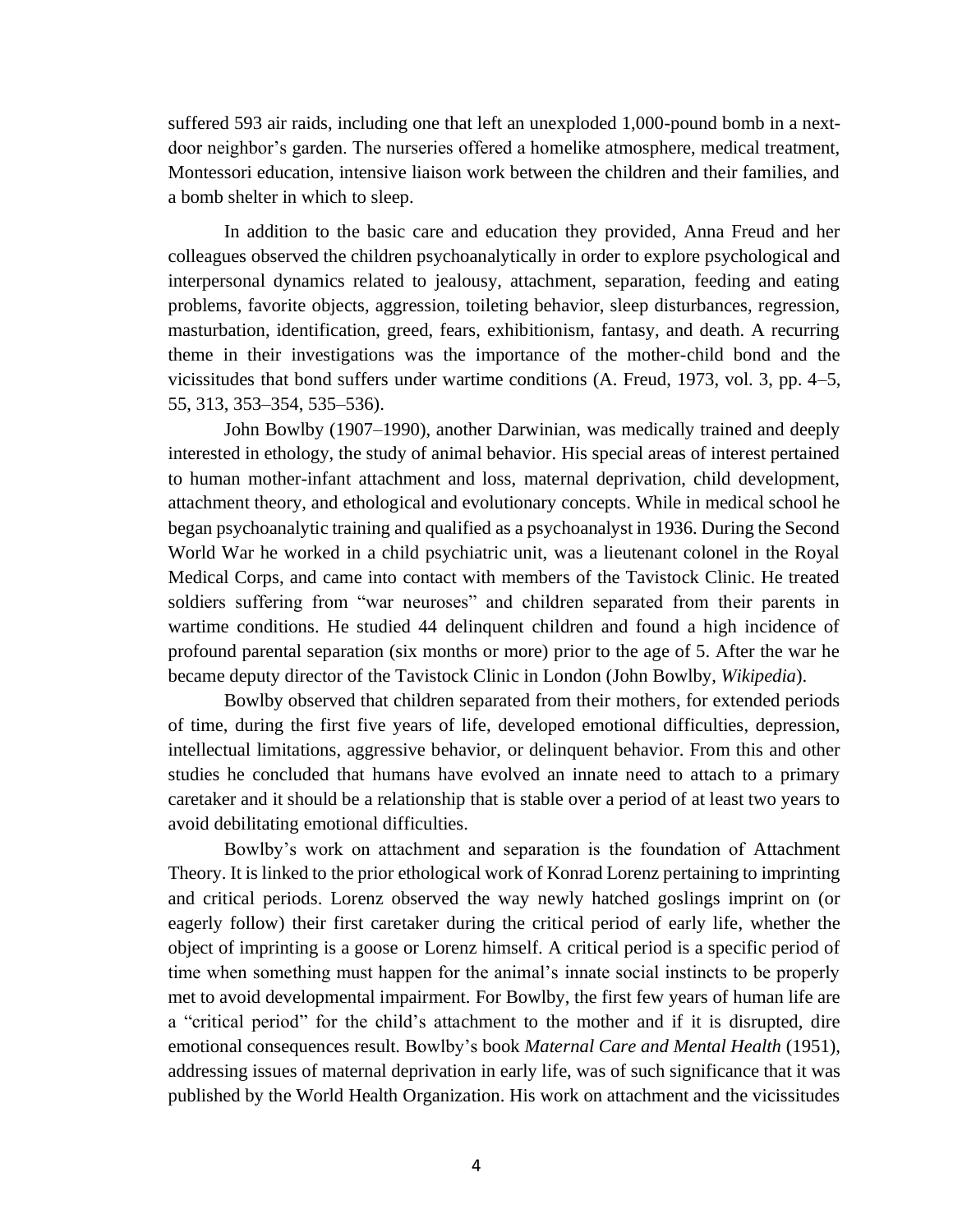of early maternal separation gives us a greater understanding of the origin of emotional problems, delinquency, and criminal behavior. It also has obvious policy implications for children separated from their parents when they go to hospitals, orphanages, war nurseries, or when a parent is sent to prison. Bowlby's work has more recently been cited to bolster opposition to the US policy, under President Trump, of separating immigrant children from their families at the borders.

In 1948 Bowlby, as deputy director of the Tavistock Clinic, invited Esther Bick (1902–1983) to head the child psychotherapy training program at the Tavistock Clinic (Bick, 2013). It was there that she introduced infant observation as a component of the psychotherapy training program. Infant observation was intended to "increase the student's understanding of the child's nonverbal behavior and his play, as well as the behavior of the child who neither speaks nor plays" (Bick, 1964, p. 558). Instructions were for the observer to be present but unobtrusive, avoid intervening, and refrain from taking notes. The observer was to observe the mother-infant interaction the way an analyst listens to the analysand, the difference being that much of what was observed was nonverbal. The observer was to look for behavioral patterns and changes in those patterns: "He can see changes in the couple's mutual adaptation and the impressive capacity for growth and development in their relationship, i.e. the flexibility and capacity for using each other and developing which goes on in a satisfactory mother-baby relationship" (p. 563). Observers would describe behavior as free of theory as possible. For example, the mother "held the baby very awkwardly, and seemed tense and anxious at having the baby so close to her body" (p. 563). They described nursing, bathing, soothing, holding, caressing, the mutuality of gazes, the baby's discovery of its hands, tension and tension release, and other behaviors. Focus on theory-free observation, according to Bick, "teaches caution and reliance on consecutive observations for confirmation" (p. 565).

It is not difficult to see the disciplined observation of the infant as a kind of ethological investigation into the nonverbal aspects of the human animal. And when patterns are recognized in behavior, we can also see the temptation to attribute symbolic meanings to these pre-verbal beings. Nonetheless, it is compelling to consider traumatic experiences, in the pre-verbal stages, as possibly shaping the later development of unconscious phantasies.

Anna Freud's student Humberto Nágera (1927–2016), who also studied with Melanie Klein, maintained that Klein "was not fully cognizant that some of the things that she attributed to the cognitive abilities of infants that were a few weeks old are simply not possible at that stage of development. It's not that what she said is wrong. If she moved the timetable upwards, she probably was right, but certainly not at the age of development that she was thinking of" (quoted in Benveniste, 2015, pp. 367–368). Fantasies are limited by the infant's ability to represent subjective experience in words. Thus, it is predominantly a period of somatic experience. The expansion from somatic experience to verbalization has not yet taken place. Perhaps the somatic and behavioral will subsequently be clothed in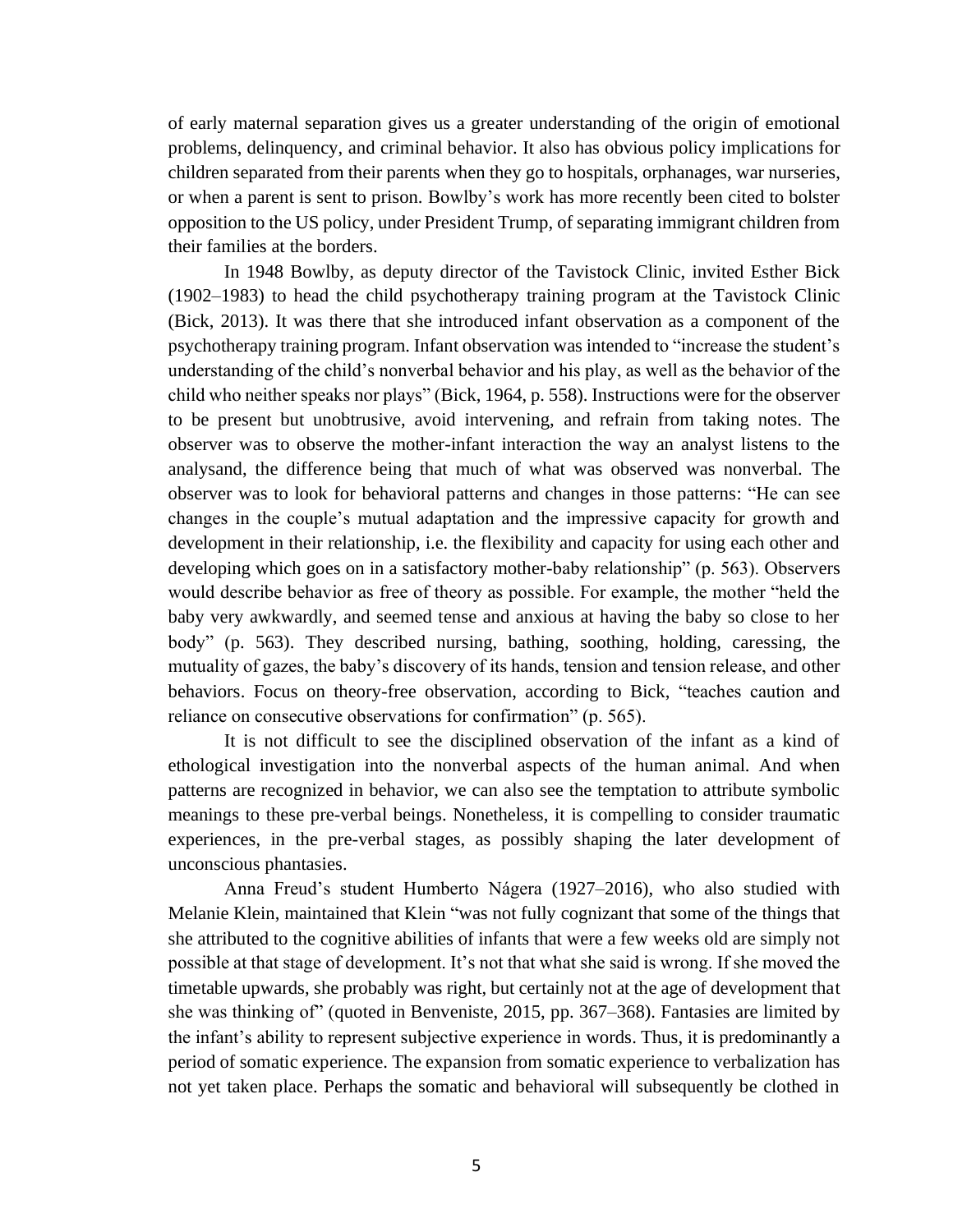words in a way similar to what we might imagine or theorize, or perhaps temperament or factors of resilience will intervene, resulting in unexpected fantasies and surprisingly new behaviors.

In the autumn of 1952, Anna Freud wrote "Some Remarks on Infant Observation" (1968), in which she offered a systematic evaluation of the psychology of the infant in terms of the Freudian theory of drives and the metapsychological agencies of the psyche. Her paper was addressed to first-year medical students in Cleveland, Ohio. These students were the first to receive their training under a newly instituted program. Instead of starting their medical education in a dissecting room with a cadaver, a scalpel, and the smell of formaldehyde, each student was introduced to a pregnant mother during her visit to a prenatal clinic. The student met with the mother several times during her pregnancy, attended the birth, and remained in contact with the mother and child throughout medical training, allowing for the opportunity to observe physical and mental growth.

Psychoanalytic infant observation may have also been a method of confirming or disconfirming some of the positions articulated in the Anna Freud–Melanie Klein controversies: the level of development of the ego in early infancy, the timetable for the appearance of the superego, the elaborateness of the symbolic function in the preverbal infant, the nature of object relations, the capacity to mourn, and so on. In "The Concept of the Rejecting Mother" (1954), Anna Freud wrote, "The facts of infantile sexuality, the Oedipus and castration complexes, the problem of ego and superego development and the role of aggression having been established, psychoanalytic study then turned to the child's first year of life, i.e., to the beginning of mental functioning and the first emotional contact of the infant with its environment" (1968, vol. 4, p. 589). She was contextualizing infant observation in relation psychoanalytic knowledge and establishing it as the frontier of psychoanalytic investigation.

In *Beyond the Pleasure Principle* (1920), Sigmund Freud made a child observation of his own when he witnessed an 18-month-old boy playing with a wooden spool on the end of a string—throwing it away from him and pulling it back again as he symbolically came to terms with the comings and goings of his mother. This is the well-known game of *fort-da*. It is no secret that this little boy was actually Freud's oldest grandson. What is less known is that that grandson, W. Ernest Freud, was also the only Freud grandchild to become a psychoanalyst and that his special area of professional interest was infant observation, particularly the psychological aspects of neonatal intensive care. He completed his adult psychoanalytic training at the British Institute in 1953 and child training in 1958, studying closely with his aunt Anna Freud and being analyzed by Willi Hoffer. He was also in seminars with Melanie Klein, Donald Winnicott, and others of that generation. W. Ernest Freud (1914–2008) worked closely with Anna Freud and Humberto Nágera on the infant personality profile and was leader of the infant observation seminar at the Hampstead Clinic in London. From 1969 to 1970, W. Ernest Freud was a coleader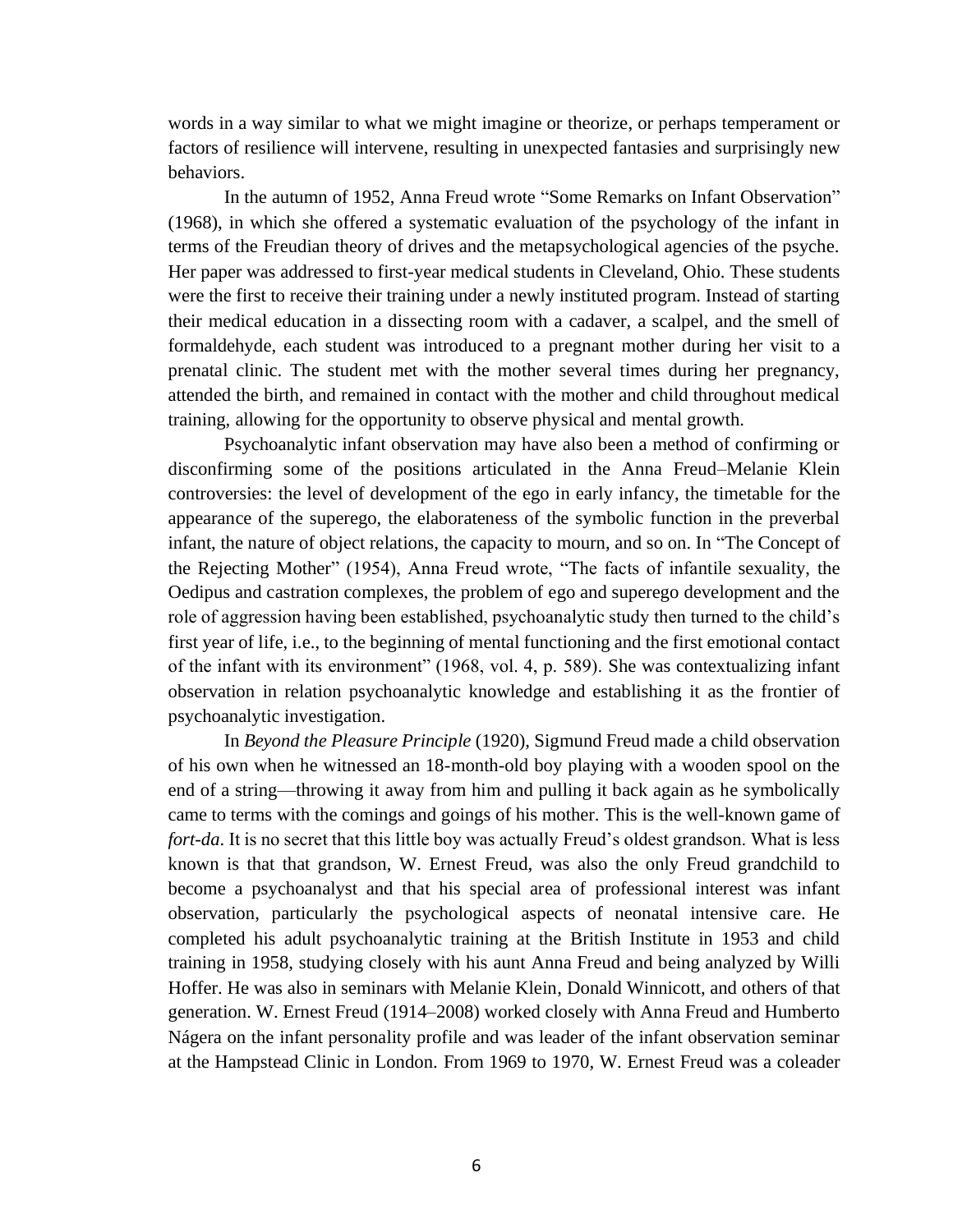of an infant observation seminar at the Institute of Psychoanalysis with Esther Bick and Bianca Gordon.

W. Ernest Freud wrote numerous articles on infant observation, including "Assessment of Early Infancy: Problems and Considerations" (also known as "The Baby Profile—Part I") in 1967; "The Baby Profile—Part II" in 1971; and "Notes on Some Psychological Aspects of Neonatal Intensive Care" in 1980.

In 1975 he wrote "Infant Observation: Its Relevance to Psychoanalytic Training," in which he demonstrated the importance of infant observation as a component of analytic training. He presented the basics of psychoanalytic infant observation, including the close attention to all aspects of the mother-infant dyad and the injunction to avoid giving advice, guidance, and reassurance. The Hampstead Clinic form of psychoanalytic infant observation took place in its well-baby clinic, where mothers were provided with evaluations, advice, guidance, and reassurance independent of the infant observer. It was directed by the analytically trained pediatrician Dr. Josephine Stross. Mothers and babies were initially seen in weekly, and later monthly, visits during the first year and then every other month during the second year. The pediatrician, together with a child therapist and a student in training, interviewed and observed the mother and infant pair (Dyer, 1983, p. 260). Some children were even followed longitudinally over a period of years.

W. Ernest Freud addressed the role of the observer, observation technique, desirable attitudes, basic concepts, defenses, and more. In his summary he posed the question of whether the time had come for a radical reappraisal of psychoanalytic training programs to consider the value of introducing infant observation into the existing curricula. In fact, at that time infant observation had already become part of the curricula at both the Hampstead Clinic and the British Psychoanalytical Society's Institute of Psychoanalysis, and Ernest was leading seminars on this topic in both programs (W. E. Freud, 1977, *CV– 3*). In his article he noted that candidates at most institutes typically learn about infantile life based on analytic reconstruction, following mental processes back to their origins. He then suggested that it would be a valuable addition to provide candidates with infant observation seminars and experience so that instead of learning about infancy from books and adult reconstructions in analysis, they could actually witness ongoing progressive development and become sensitized to the mother-infant dance of psychic regulation, which, of course, has its correlates in analyst-analysand interaction. Beyond all that, infant observation also attunes the analyst to mother-infant tension regulation, non-verbal communication, development of early defensive strategies, temperament, mutual engagement, empathy and disregard, and emotional attunement and misalignment, all of which offer the psychoanalyst in training a deeper understanding of so much that they have already learned in theoretical seminars at a more intellectual level.

W. Ernest Freud also had the unfulfilled hope that someday there would be an infant who would be psychoanalytically observed and then followed up with additional observations throughout the rest of the life cycle to see how observations of infantile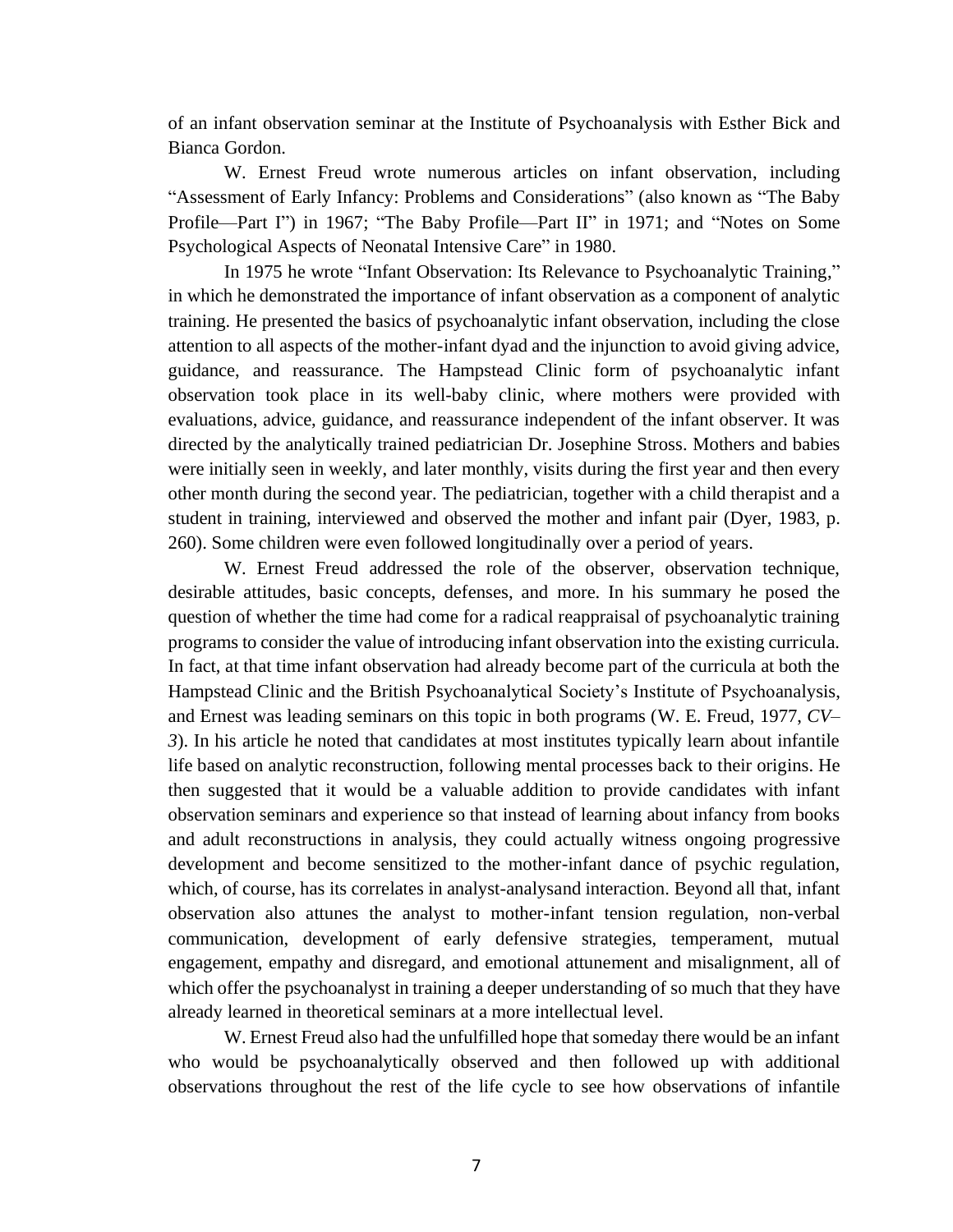dynamics may or may not be expressed in later years. Interestingly enough, when W. Ernest Freud was born, in 1914, his mother, Freud's daughter Sophie, kept a baby-diary. I had it translated and published it in *The Interwoven Lives of Sigmund, Anna, and W. Ernest Freud: Three Generations of Psychoanalysis* (2015). I have always hoped that one day an experienced infant observer would study this baby-diary and see what might be made of it, as perhaps the first example of a "psychoanalytic baby observation."

Christine Anzieu-Premmereur's article "Infant Research and Its Application to Psychoanalysis" (2019), is an excellent introduction and historical overview of infant research. She addresses the work of the early pioneers and also more recent contributions from researchers such as Colwyn Trevarthen, Judy Shuttleworth, Daniel S. Schechter, Björn Salomonsson, Alicia Lieberman, Judith Kestenberg, Martha Harris, Marina Altmann De Litvan, Beatrice Beebe, Marie Rose Moro, to name just a few. There is a great deal more that can be said about infant observation, but my main point is that mother-infant observations can provide a view into the wordless innate social instincts that form the foundation of human psychodynamics. Christine Anzieu-Premmereur discusses the reciprocal action between mother and baby and notes that for the baby, "it is the meeting between the instinctual needs and the external object that instantiates the beginning of mental development" (p. 12). Because we have language we tend to think we have overcome our more primitive social instincts, but I maintain that those instincts operate just under the surface of our worded world and that while it might be difficult to see in our day-to-day lives, the largely nonverbal interaction of mother and infant gives us a view into the social instincts that support the development of the individual and the community.

To make this point I offer a few mother-infant observation vignettes. They are not detailed micro-observations but, rather, brief accounts that demonstrate typical nonverbal dynamics of mother-infant interaction. I am not a trained infant observer, and these are not my observations, but because of this, they make my point all the better.

Gloria gave birth to little Clint in early March. He was not very active during his first five weeks of life and was described as a small blob with a squinting face and tiny hands that grasped tightly onto his mother. Soon thereafter he started looking around "with intelligent focused eyes" and moving his arms all about. (Observation 1)

Clint's older sister, Gigi, began watching her little brother carefully and taking a special interest in him. At seven weeks Gloria would push Gigi's hand away when she tried to touch her little brother. So, Gigi began to caress her mother and then surreptitiously touch Clint's hand and fondle his fingers. In time Gloria permitted Gigi to touch Clint. Gloria would sit down with Clint and nibble at his neck while Gigi stroked his back. Once when Gigi nibbled his fingers, Clint softly whimpered and Gloria pushed her away and cuddled her infant close to her. Gigi pouted, twisted her arms behind her head, and rocked a bit. But after a short time, she reached out again to gently touch her little brother. (Observation 2)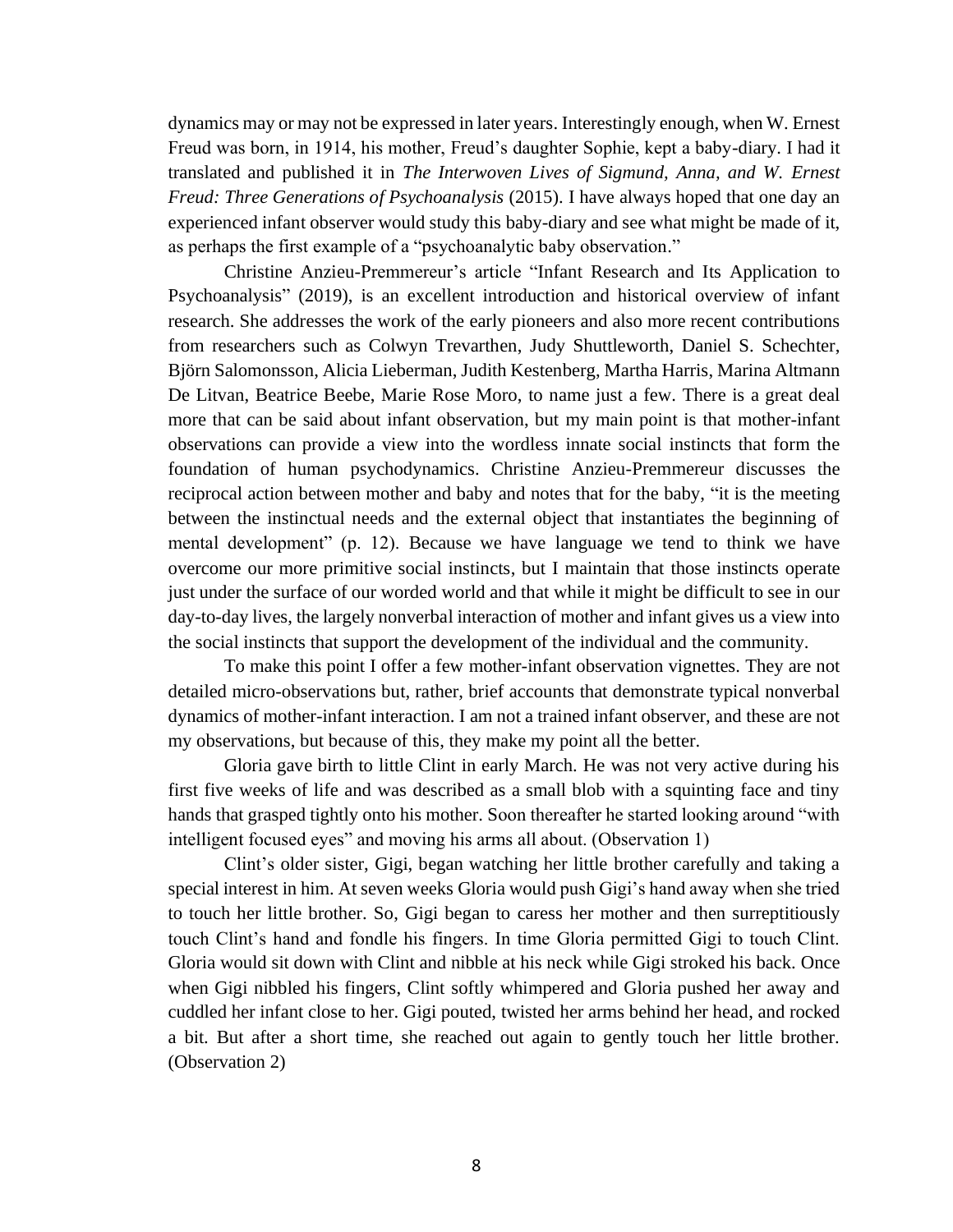When Clint was ten weeks old, his mother was observed lying on her back, holding Clint above her with one hand and tickling him all over with the other as he smiled in delight. His sister, Gigi, looked on and occasionally reached out to touch her little brother. (Observation 3)

When her brother was 13 weeks old, Gigi was successful in pulling him away from their mother and cuddling him on her own belly. But when Clint then reached out to his mother and vocalized some distress, Gloria quickly picked him up, kissed his head, and brought him to her breast. Clint suckled a little and then looked at his sister, whose hands were placed behind her head with her elbows in the air. Ten minutes later Clint was back in Gigi's arms. A short while later Clint again whimpered in distress, was picked up by his mother, and brought back to the breast. (Observation 4)

When he advanced to broader locomotion, he grew restless to get moving. On all fours he could not take more than two steps before collapsing, crying, being scooped up by his mother, and drawn to her breast. He'd then settle down and soon try again. (Observation 5)

As Clint continued to grow, the theme of attachment and separation was naturally elaborated as his social world expanded from his sister, to brothers, and other family members. Gloria had a been a highly successful mother, raising several competent children before Clint came along. But what marked this mother-son relation was the fact that Gloria was by now an older mother and overly solicitous with her fretful son. Their mutual involvement eventually led to both son and mother becoming especially anxious with any separation, followed by warm reunions. Was Clint exceptionally anxious and in need of an overly attentive mother, or was his mother too old and tired to facilitate the needed separation and limit setting? It was clear that this was a mother-son dance of mutuality, but in what direction was it going?

Clint had just been weaned when Gloria became pregnant yet again. Clint regressed into "a real baby stage," clinging to his mother. If she moved away from him a bit, he would whimper and want to be carried by her. Once when she walked without holding him to her breast, he had a terrible temper tantrum. And if she caressed anyone else, he would become frightfully jealous, whimper, and push himself between the two. (Observation 6)

When Gloria's new daughter, Sarah, was born, Clint became jealous. He would whimper and draw his mother's hands away from his newborn little sister. (Observation 7)

Gloria was a warm and sensitive mother, but because she was an older mother she could not support or promote Clint's independence. As he grew older, she continued to give in to his demands to be held by her, as if he were an infant, and to sleep with her at night, even when he was 8 ½ years old. (Observation 8)

These mother-infant observations took place at a site where intergenerational observations became possible. When Clint's older sister, Gigi, entered her adolescence, she became very sexually active. And when she had a son of her own, she was as competent at motherhood as her own mother, Gloria, had been with her. She was relaxed, tolerant,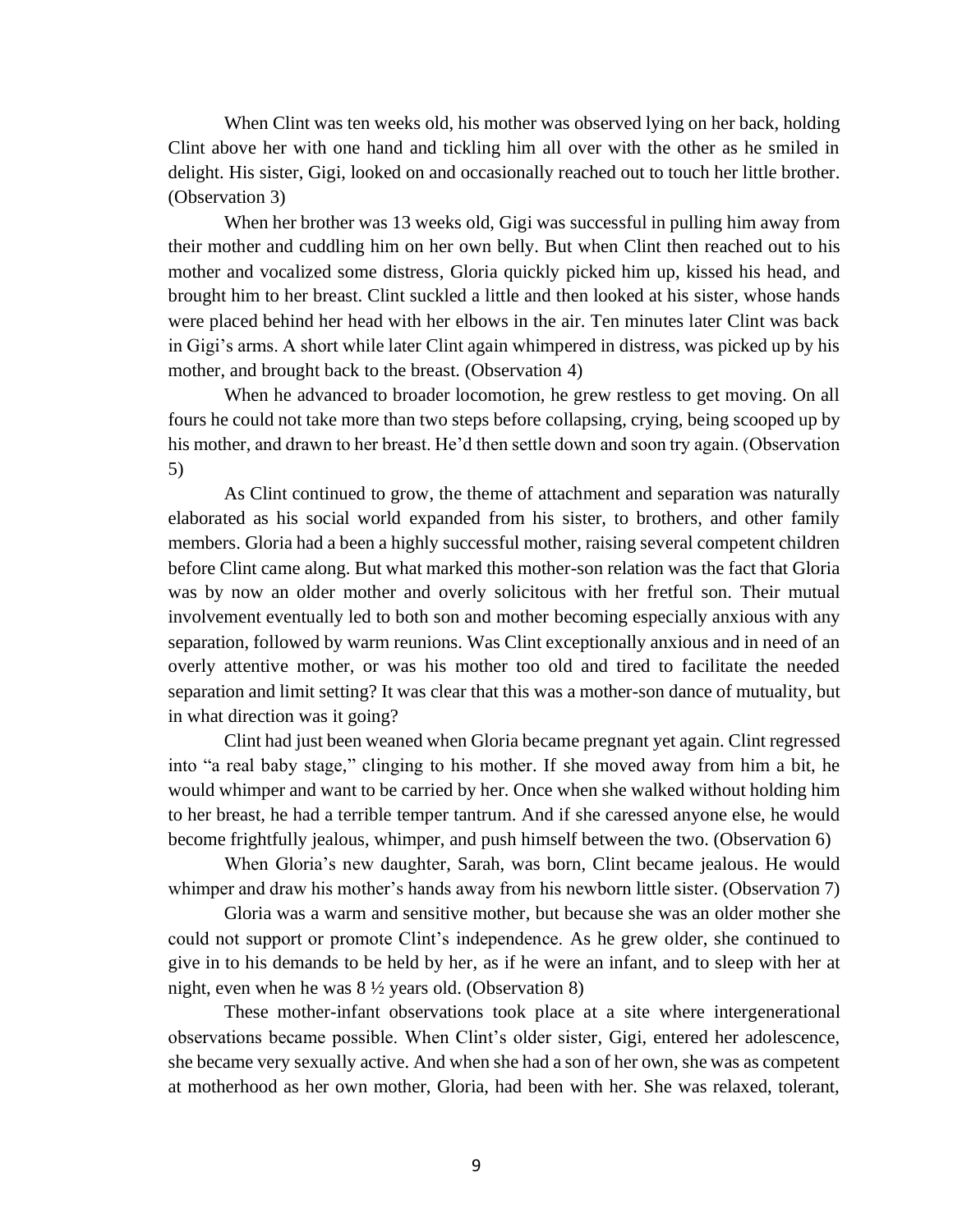affectionate, and playful. Interestingly enough, when Gigi's son, Fred, was just a few weeks old, Gigi was observed lying on her back, holding Fred above her with one hand and tickling him with the other hand, just as she'd seen her mother do with Clint. Gigi had tried to do this with her little brother Clint as well, but she was too small at the time to do it effectively. Now she performed it to perfection. (Observation 9)

When weaned, Fred became depressed and sought assurances from his mother. Gigi also seemed to miss the smooth, efficient coordination of their nursing relation and felt disrupted by the new situation, but she held the line and facilitated the needed separation. And then, while Fred was still depressed over the new weaning situation, Gigi began dating again. Fred met each of her suitors with whimpering and screaming and even resorted to trying to push them out. Nonetheless, with a competent mother and supportive family relations, including strong male role models, Fred grew to become self-confident and assertive with his peers. (Observation 10)

Pamela was a mother of a different sort. She was a loner without close female companions. Around males she was "typically uneasy and tense." As a mother she was cold, intolerant, brusque, and rarely played with her infants. Her first daughter, Joanie, was anxious, clingy, and fearful of her mother leaving her behind. Following weaning, Joanie became unusually depressed. When she entered adolescence, she anxiously approached young suitors but ran away when they showed any interest. With her first child, Joanie appeared surprisingly attentive and tolerant, far more than her own mother had been with her. She carefully supported her baby while walking and appeared to be a very considerate mother. That said, she didn't have the "maternal proficiency and concern" shown by other mothers, like Gigi, described earlier. And yet in some ways Joanie's mothering reflected the way in which she had been handled as an infant. She at times had difficulty cradling her baby in her lap and he would often slide off. Only then would Joanie gather him up and place him back in her lap, and then he would slide down again a little later. (Observation 11)

Embedded in these fairly standard mother-infant vignettes we find the vicissitudes of attachment, the dance of mutuality, the struggles for separation, and, not insignificantly, the intergenerational transmission of anxiety, emotional disregard, care, playfulness, and so on.

In these few short vignettes we are reminded of the brilliant work described by Selma Fraiberg (1918–1981) and her colleagues in their classic article "Ghosts in the Nursery" (1975). This article is a jewel in psychoanalytic literature, as it brings the theories of infantile sexuality, object relations, and the repetition compulsion into contact with the gutsy realities of community mental health. It demonstrates sensitive clinical interventions with young mothers in desperate conflict with their new roles. The clinicians involved sensitively accompany these young women through the early stages of motherhood. They help in practical matters and, along the way, demonstrate how this new role in relation to their infant is unconsciously awakening conflicts with roots in their own childhoods. In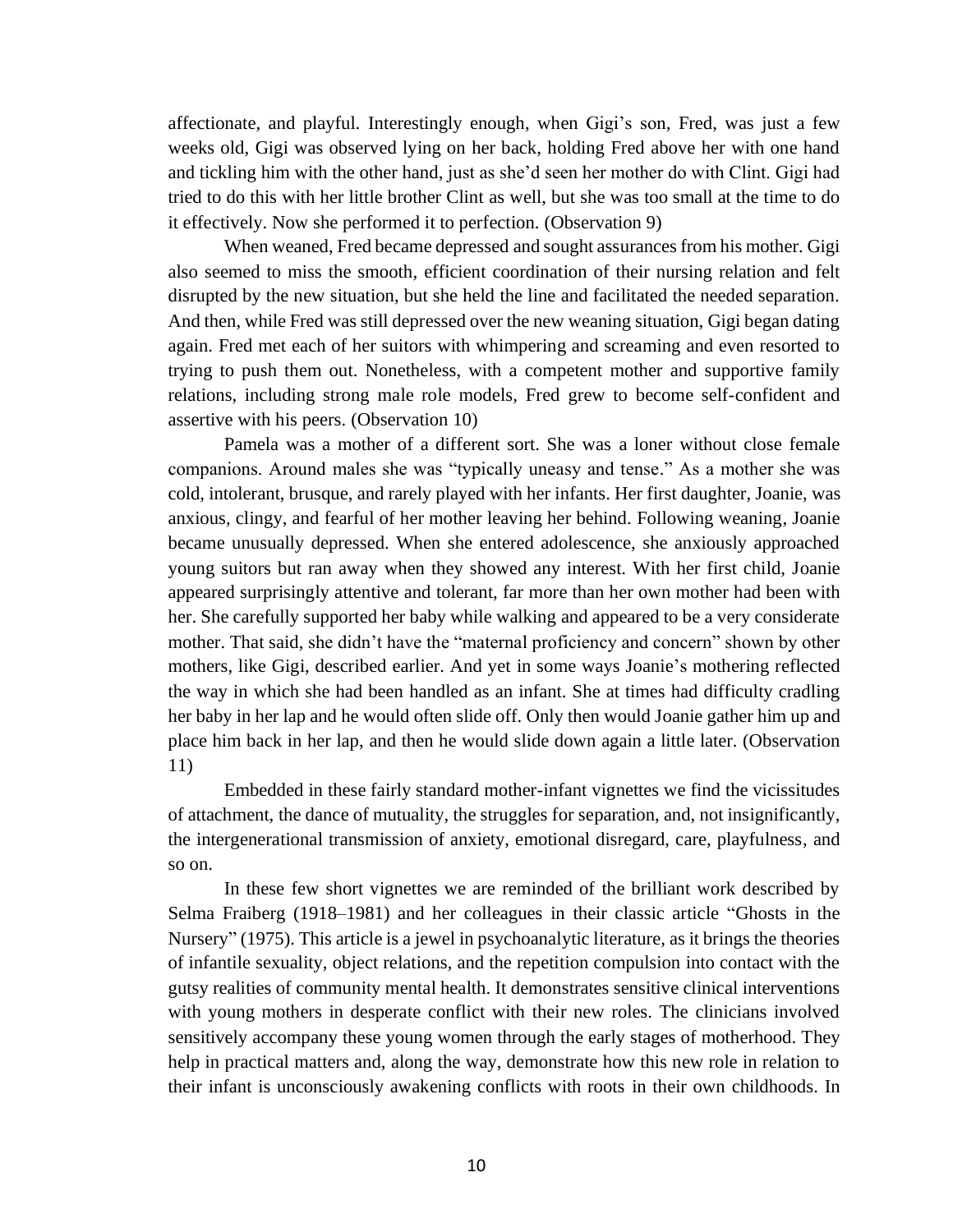other words, a mother's negative attitude toward her infant may reflect the young mother's own experiences of her mother's relation to her when she was an infant. In making conscious the old traumas, the old conflicts, and the old hurts, these young mothers find renewed strength to mother their infants doing everything they liked that their own mothers did with them and doing things differently when it came to all the things they did not like about the way they were raised.

In the early mother-infant observations, we get a chance to see interactions that are to a great extent nonverbal and therefore give us a privileged view into our social instincts that may well have preexisted our evolution as Homo sapiens. They may well have also preexisted the development of our language and our psychodynamics. What I mean by this is that our social instincts, embedded in our animal evolution, form a scaffolding upon which we now hang words. Social instincts clothed in language are psychodynamics. But we often cannot see the social instincts so clearly because of how unique languages and cultures obscure them. In mother-infant observations we get a peek into the social instincts before the clothes go on, that is, before the language and culture goes on and elaborates the psychodynamics of attachment, separation, orality, anality, Oedipality, genitality, friendship, and love.

As we walk into the nonverbal world of mother-infant relations, we can see relationship dynamics expressed in bodily engagement. Esther Bick warns us not to project our fantasies into the behavior of the infant but to simply describe the behavior. We observe in a disciplined manner so as not to project our fantasies—or, worse yet, our theories—into the nonverbal behaviors. But this discipline need not stop us from speculating as to how these nonverbal behaviors and interactions might be retroactively organized (symbolized) into experience after the symbolic function becomes further developed. We can wonder about how the somatic becomes reconfigured as verbal symbols and carried forth into the life of the developing individual.

When we speak of the somatic, we often imagine the static body and its erogenous zones or perhaps the body functioning in relation to all of its physiological needs. Some of those needs are not independent of others, however, so the somatic body and the physiologic body need to be considered along with the innate social instincts, such as bonding, attachment, nursing, eye-to-eye greeting, dominance and submission posturing, aggression, copulation, and so on. But after early infancy where can we find our naked social instincts? Where can we find our social instincts unobscured by language?

Now, I have a confession to make. The mother-infant observations of Gloria and Clint, Gigi and Fred, Pamela and Joanie, and Joanie and her baby are all mother-infant observations of chimpanzees, made by Jane Goodall and her team at the Gombe Stream Research Center in Tanzania. Chimpanzees and humans share a common ancestor that lived 6 million years ago. Chimpanzees have evolved very slowly, and because of this, modern chimpanzees bear a striking resemblance to their 6-million-year-old ancestors. But from those chimpanzee-like apes, 6 million years ago, there also emerged a fast-evolving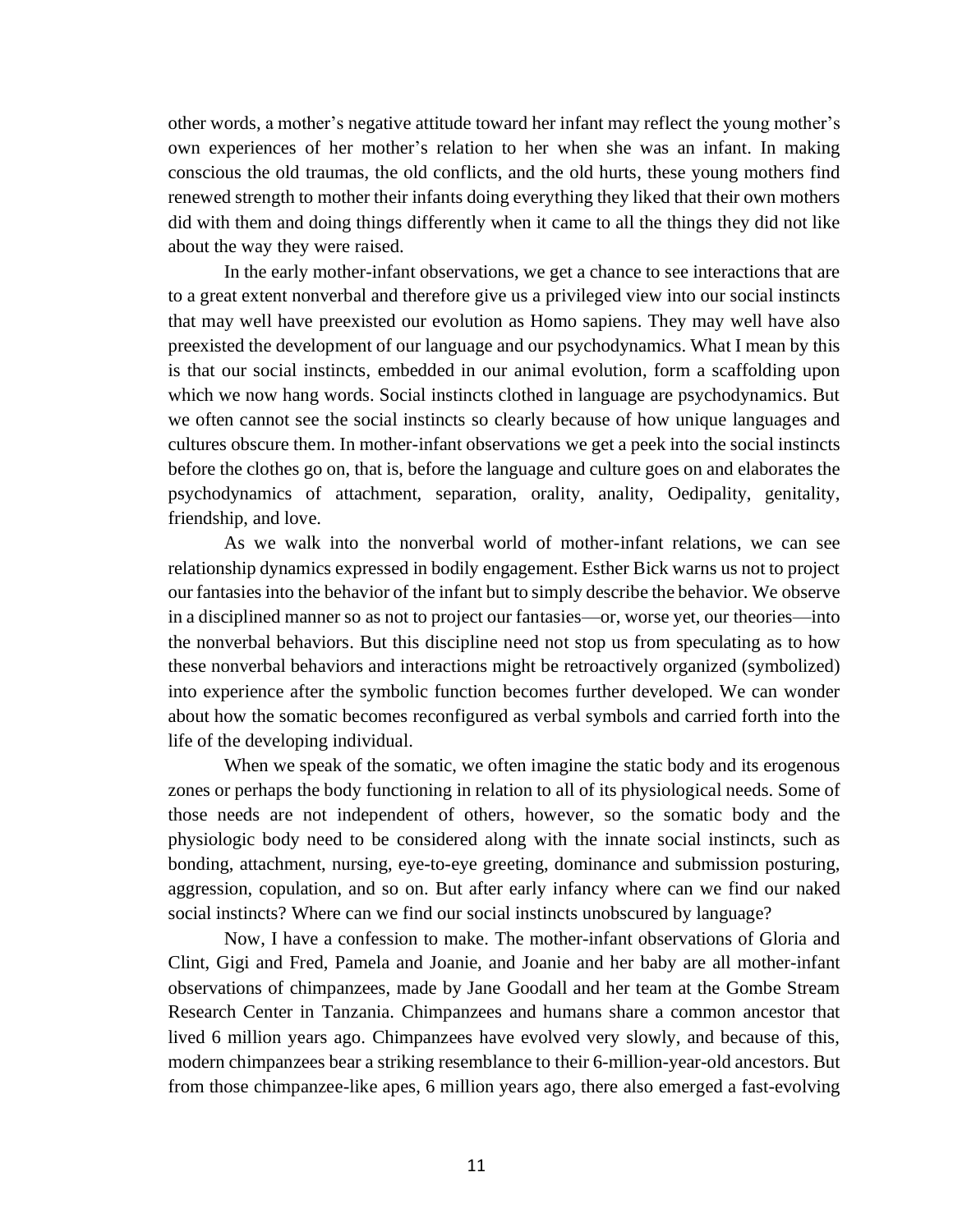line of chimpanzee cousins called the *hominin* line from which Homo sapiens descended. We share almost 99 percent of our DNA with chimpanzees, so it is not surprising that we would also share genetically encoded social instincts such as mother-infant bonding, attachment, weaning and separation dynamics, dominance and submission postures, rivalries, jealousies, alliance building, play, friendship, cooperation, territoriality, alpha male dynamics, and more. While chimpanzees may vocalize during such social encounters, the social instincts themselves, which are common to many other mammals, are essentially wordless.

Fifty thousand years ago the human brain, which had been evolving rapidly for 6 million years, underwent a remarkable development of its symbolic function that transformed the human animal into a painter, a sculptor, and a toolmaker with unprecedented sophistication. It also permitted the human animal to become a consciously spiritual being, performing funerary rituals, engaging in ritual cannibalism, worshiping amulets, and graphically representing the spirits of animals. Upon this spiritual foundation came the developments of ritual sacrifice, planting and harvesting festivals, and the new year festivals of the urban revolution. Underneath all of this resides the scaffolding of our human psychodynamics comprised of our primate social instincts, even the Oedipus complex.

Yes, I know that Freud had a "thing" about his mother, that the Oedipus complex was presented in a phallocentric framework, and that in the twenty-first century many analysts feel they have gone beyond Oedipus to the point of throwing the concept on the trash heap of silly ideas from the past. But I beg to differ. When we learn to think in metaphor, it is easy to recognize the Oedipus complex in child behavior, the dynamics of socialization, in self-reflection, clinical material, mythology, contemporary literature, politics, anthropology, and more. So, where do we find the Oedipus Complex in primate social instincts? The answer is in the innate social instinct of "copulation interference". When a female chimpanzee copulates with a male, her children will climb onto her back and try to push the male off of her. The male, interestingly enough, is generally good natured about the little intruder and carries on with his intention implicitly recognizing the generational difference. Without a verbal system to elaborate this innate social instinct, we call it copulation interference, but when this primate social instinct is clothed in language, it becomes an Oedipus complex defining the social implications of gender and generational difference, expanding psychological space, shaping the superego, and elaborating the world in language and human culture.

In 2008 I enlisted the assistance of my wife, Adriana Prengler, FIPA, in a small "research project". We were living in Venezuela at that time. We approached parents, sunbathing with their young children at a Caribbean beach club, and asked their cooperation in a little study. (Incidentally, while I would never consider conducting such a "research project" so informally on a beach in North America, it's just a fact that things in the tropics are done differently and we were met with good natured openness and curiosity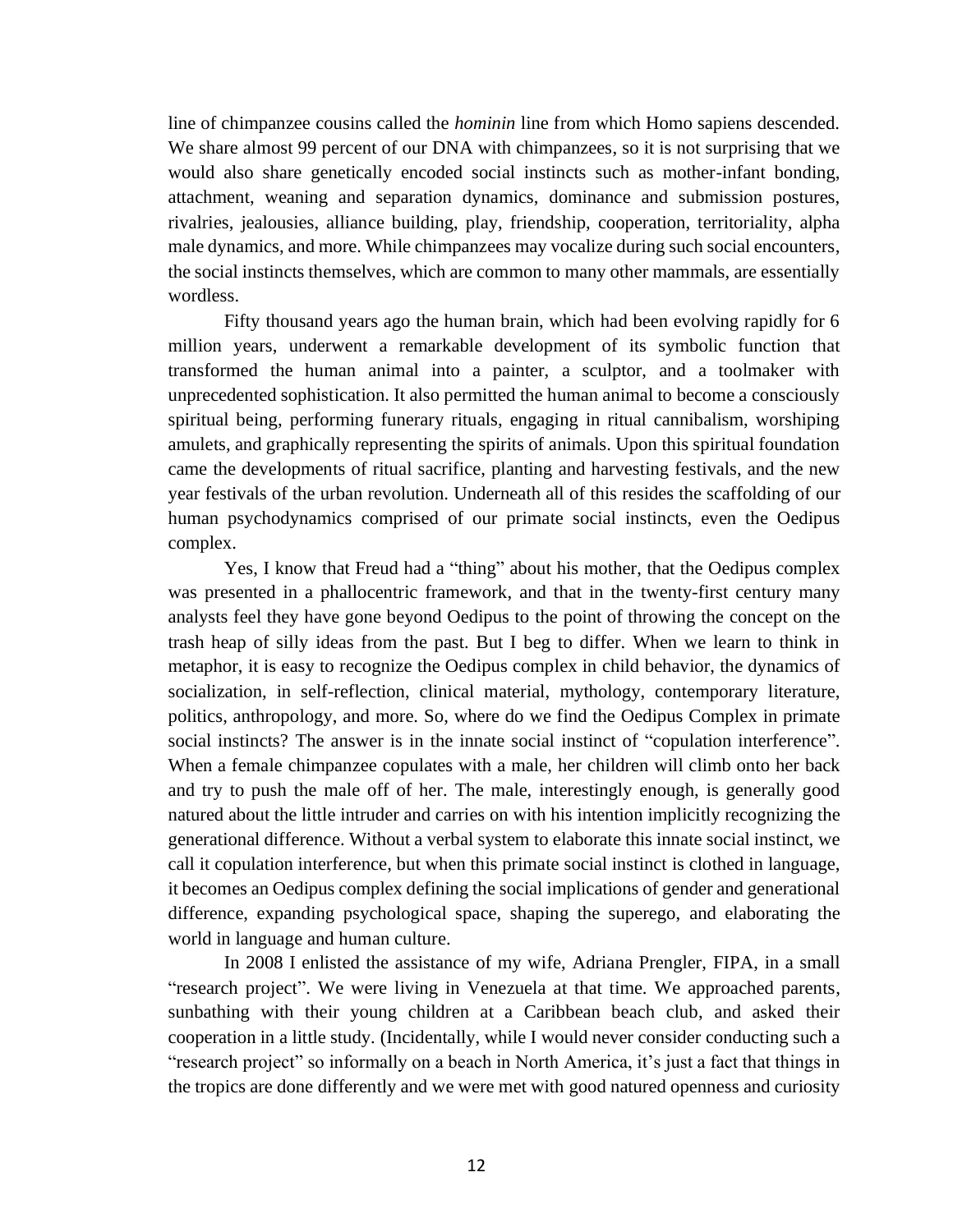by everyone we approached.) We asked the name of their young child, age, gender, and the following question: "What is the reaction of your child when he/she sees you and your spouse hugging and/or kissing?" We collected data on 30 children. Eighteen of the children intervened between the parents, and 9 of those actually pushed out one of the parents. This is a phenomenon that also becomes rather apparent in family photos with small children when parents stand "too close" to one another!

With all of the current interest in creating links between psychoanalysis and other scientific disciplines, isn't it time to revisit the long-neglected relationship between psychoanalysis and primatology? And isn't it time for an interdisciplinary conference comparing mother-infant observations of humans with those of chimpanzees? Are there any differences? How does language make a difference?

Early in her career Jane Goodall was criticized for recognizing what were thought to be human qualities in the behavior of chimpanzees. I am now ready to take my lumps for recognizing chimpanzee social instincts in the behavior of humans.

## **Mother-Infant Observation References**

Observation 1 – Peterson, D. (2006). *Jane Goodall: The woman who redefined man.* p. 344.

Observation 2 – Goodall, J. (1988). *In the shadow of man.* p. 102.

Observation 3 – Goodall, J. (1988). *In the shadow of man.* p. 101.

Observation 4 – Goodall, J. (1988). *In the shadow of man.* p. 104.

Observation 5 – Peterson, D. (2006). *Jane Goodall: The woman who redefined man.* p. 349.

Observation 6 – Peterson, D. (2006). *Jane Goodall: The woman who redefined man.* p. 442.

Observation 7 – Peterson, D. (2006). *Jane Goodall: The woman who redefined man.* p. 495.

Observation 8 – Goodall, J. (1986). *The chimpanzees of Gombe: Patterns of behavior.* p. 66.

Observation 9 – Goodall, J. (1990). *Through a window: My thirty years with the chimpanzees of Gombe.* p. 38–39.

Observation 10 – Goodall, J. (1990). *Through a window: My thirty years with the chimpanzees of Gombe.* pp. 112–114.

Observation 11 – Goodall, J. (1990). *Through a window: My thirty years with the chimpanzees of Gombe.* pp. 33–40; quote from page 39.

## **References**

Anzieu-Premmereur, C. (2019). Infant Research and Its Application to Psychoanalysis, *The American Psychoanalyst, 53*(1), pp. 8–12, 24.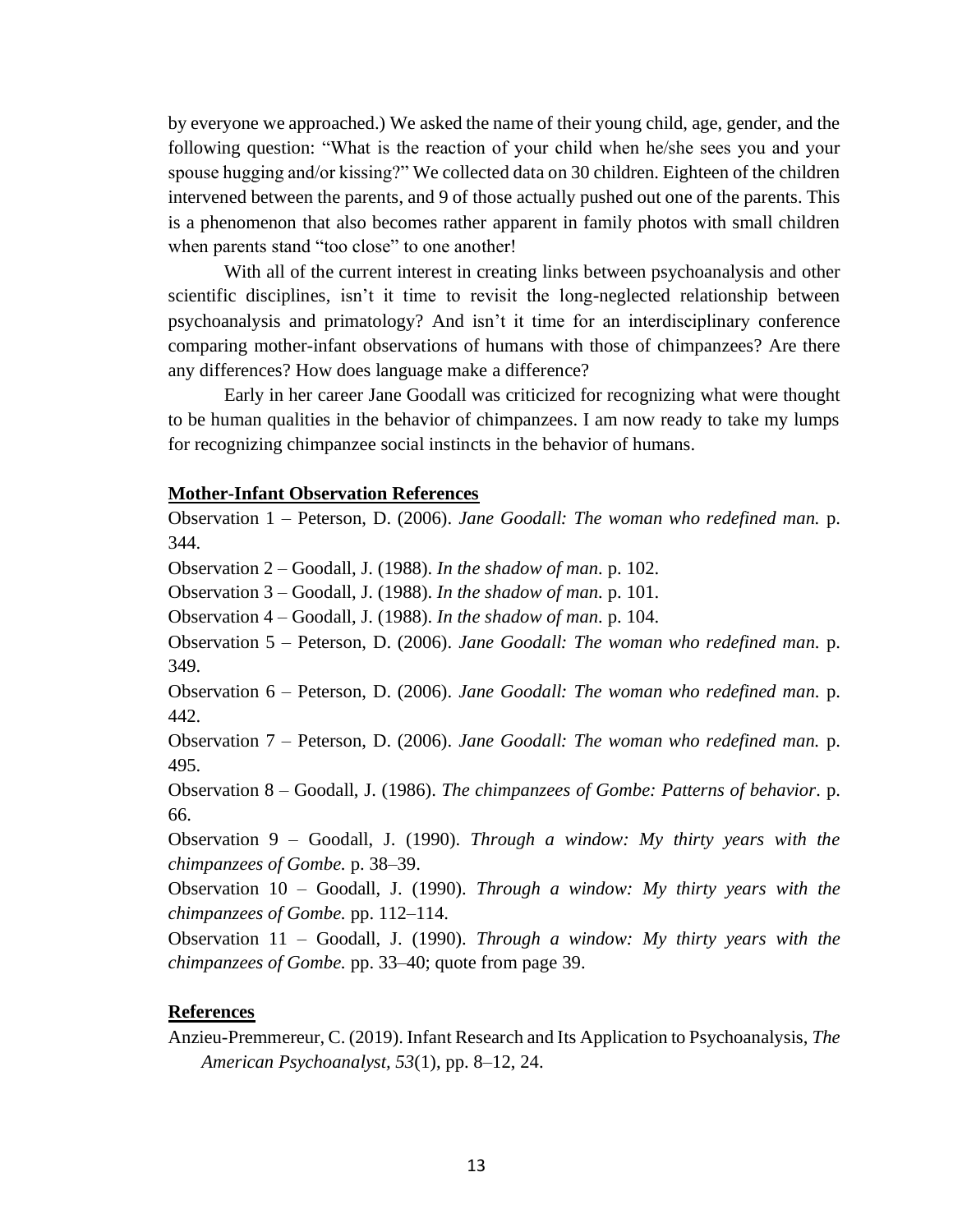- Benveniste, D. (2015). *The interwoven lives of Sigmund, Anna, and W. Ernest Freud: Three generations of psychoanalysis*. International Psychoanalytic Books.
- Bick, E. (1964). Notes on infant observation in psychoanalytic training. *International Journal of Psycho-analysis, 45,* 558–566.
- Bick, E. (2013). Esther Bick. *Institute of Psychoanalysis, British Psychoanalytic Society*. Retrieved August 10, 2019, from [https://psychoanalysis.org.uk/our-authors-and](https://psychoanalysis.org.uk/our-authors-and-theorists/esther-bick)[theorists/esther-bick.](https://psychoanalysis.org.uk/our-authors-and-theorists/esther-bick)
- Bowlby, J. (1951). *Maternal care and mental health*. Geneva, Switzerland: World Health Organization.
- Burlingham, M. J. (1989). *The last Tiffany: A biography of Dorothy Tiffany Burlingham*. New York: Atheneum.
- Dyer, R. (1983). *Her father's daughter: The work of Anna Freud*. Jason Aronson.
- Fraiberg, S., Edelson, E., Shapiro, V. (1975). Ghosts in the nursery: A psychoanalytic approach to the problems of impaired infant-mother relationships. *Journal of the American Academy of Child Psychiatry, 14*(3), 387–421.
- Freud, A. (1968). The concept of the rejecting mother. In *The Writings of Anna Freud* (Vol. 4, pp. 586–602). International Universities Press. (Original work published 1954)
- Freud, A. (1968). Some remarks on infant observation. In *The Writings of Anna Freud*  (Vol. 4, pp. 569–585). International Universities Press. (Original work published 1953)
- Freud, A. (1973). *The writings of Anna Freud.* Vol. 3. *Infants without families: Reports on the Hampstead Nurseries, 1939–1945*. International Universities Press. (Original work published 1939–1945)
- Freud, S. (1955). Beyond the pleasure principle. In James Strachey (Ed. & Trans.), *The standard edition of the complete psychological works of Sigmund Freud* (Vol. 18, pp. 7–64). Hogarth Press. (Original work published 1920)
- Freud, W. E. (1967). Assessment of early infancy: Problems and considerations. (Also known as The Baby Profile—Part I). In *Psychoanalytic Study of the Child* (Vol. 22, pp. 216–238). Also in R. S. Eissler, A. Freud, M. Kris & A. J. Solnit (Eds.), *Psychoanalytic Study of the Child,* anthology of *Psychoanalytic assessment: The diagnostic profile,* 1977. Yale University Press.
- Freud, W. E. (1971). The Baby Profile—Part II. *Psychoanalytic Study of the Child* (Vol. 26, pp. 172–194). Also in R. S. Eissler, A. Freud, M. Kris & A. J. Solnit (Eds.), *Psychoanalytic Study of the Child,* anthology of *Psychoanalytic assessment: The diagnostic profile,* 1977. Yale University Press.
- Freud, W. E. (1975). Infant observation: Its relevance to psychoanalytic training. *Psychoanalytic Study of the Child* (Vol. 30, pp. 75–94). In German (1976): *Psyche Heft* (Vol. 8, pp. 723–743). Also in the section on the Vienna Symposium on Work in the Hampstead Clinic. In the *Sigmund Freud House Bulletin, 1*(2) (1977), pp. 14–21.